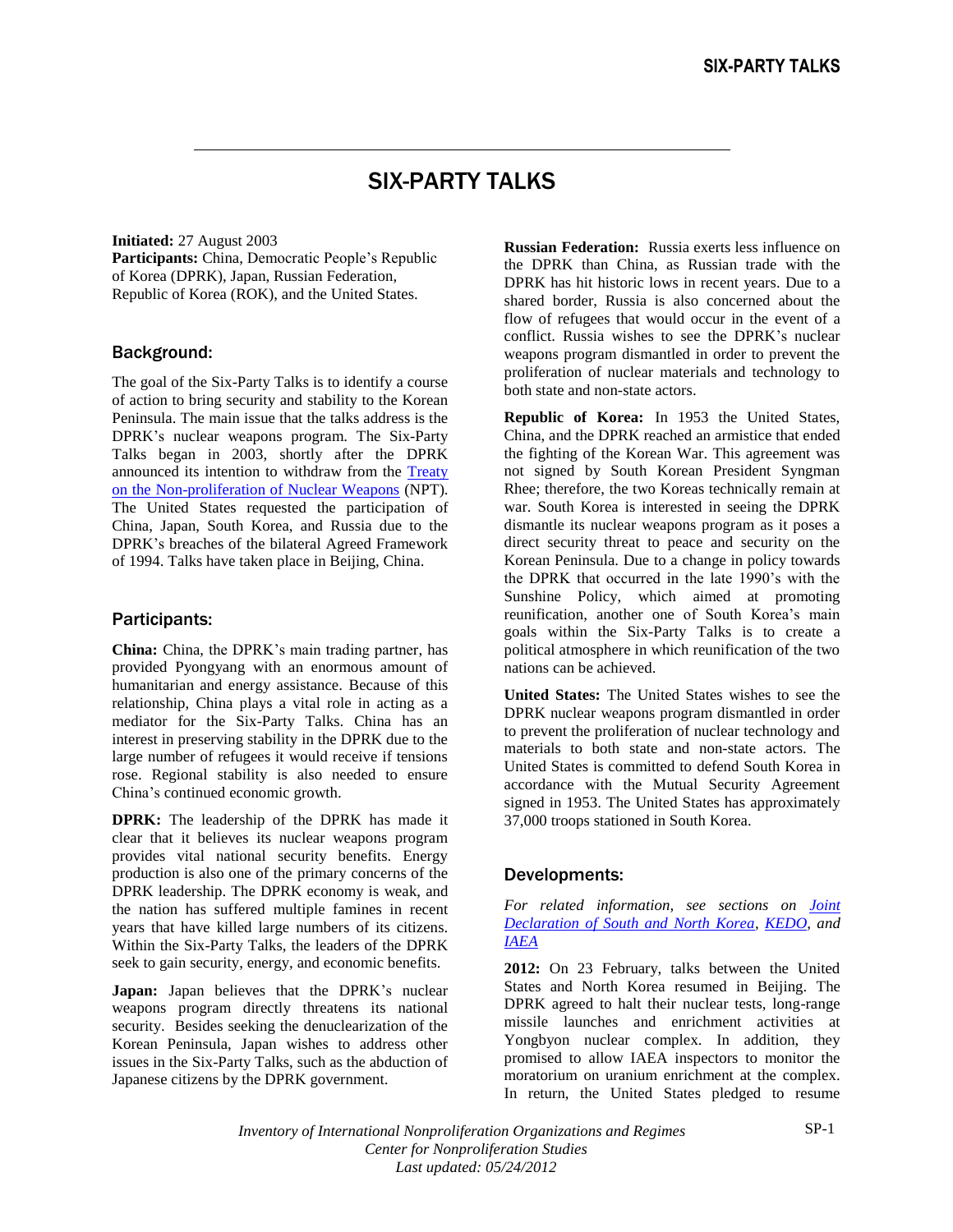240,000 metric-tons of food aid. The agreement was known informally as the "Leap –day agreement."

In commemoration of the late president Kim Il-Sung's  $100<sup>th</sup>$  birthday, North Korea launched the Kwangmyongsong-3 satellite on April 6, which failed to reach orbit. The United States and South Korea viewed the act as a test of missile technology and suspended food aid to the DPRK. The United States has since been meeting with other Six-Party members including ROK and Japan individually regarding a peaceful solution to the issue.

On May 3 during the first preparatory meeting for the 2015 NPT Review Conference in Vienna, the five permanent members of the UN Security Council issued a [joint statement](http://www.reachingcriticalwill.org/images/documents/Disarmament-fora/npt/prepcom12/statements/3May_NWS.pdf) strongly urging the DPRK to "fulfill its commitments under the 2005 Joint Statement of the Six-Party Talks, and to fully comply with the obligations under UN Security Council Resolutions 1718 and 1874, including abandoning all its nuclear weapons and existing nuclear programs and immediately ceasing all related activities."

On May 22, North Korea vowed to move ahead with its nuclear program and take "self-defense" measures to protect itself from U.S. hostility regarding its satellite launch in April. There is concern among the Six-Party members that a nuclear test could follow shortly, as it has in the case of past rocket/satellite launches. In response, U.S. Special Envoy Glyn Davies emphasized the need for sanctions against the DPRK during meetings with Chinese officials in Beijing. Despite statements by North Korea that it does not intend to test a nuclear device, satellite images indicate construction at rocket launch sites is progressing rapidly.

**2011:** Despite threats from North Korea, the United States and South Korea started their annual joint military exercises on February 28. The exercises, designed to test force preparedness for a conflict with North Korea, were described by both parties as "defensive in nature" but were viewed by the DPRK as acts of aggression. They will continue through 30 April.

On March 15, North Korea indicated to Russia its willingness to return to the Six-Party Talks if they were resumed unconditionally. Russia responded the next day indicating its readiness to restart the Six-Party Talks.

Also on March 15 the G8 Foreign Ministers condemned DPRK's continued violation of UN Security Council Resolutions 1718 and 1874 following DPRK's disclosure of uranium enrichment activities.

On 17 March, South Korea rejected North Korean proposals to return to the Six-Party Talks to discuss its uranium enrichment capabilities. The South Korean Foreign Minister Kim Sung-hwan said that the DPRK must show its commitment to disarmament not just in words but also in action, demanding disarmament steps taken by the DPRK before resuming negotiations.

On July 22, nuclear negotiators from South Korea and the DPRK met on the sidelines of the ASEAN Regional Forum in Bali. The meeting represented the first direct engagement between the two countries since 2008. After the meeting, both sides confirmed that they were prepared to undertake efforts to restart Six-Party Talks.

U.S. Secretary of State Hillary Clinton, who attended the ASEAN Regional Forum, declared that the United States was encouraged by the dialogue between the North and South, but that the DPRK must undergo a "change in behavior" before talks can be resumed. Clinton then met with Japanese Foreign Minister Takeaki Matsumoto and South Korean Foreign Minister Kim Sung-hwan. Following the meeting, they issued a trilateral statement declaring that talks between the two Koreas must be "a sustained process" and that Six-Party dialogue would not resume until the DPRK displayed a "sincere effort" to reconcile with South Korea. On the last day of the Bali forum, Clinton invited Kim Kye Gwan, North Korea's vice foreign minister and former chief nuclear envoy, to New York for "exploratory" talks on the resumption of Six-Party dialogue.

On July 28 and 29, the U.S. Special Envoy to North Korea, Stephen Bosworth, met with North Korean First Vice Minister Kim Kye Gwan in New York to discuss the possibility of a resumption of Six-Party Talks. Following their meetings, Kim stated, "I am satisfied with talks this time," and expressed North Korea's intention to continue dialogue in the future. Kim specifically called for "more bilateral" talks to precede a resumption of Six-Party negotiations. On August 10, South Korea's top security advisor, Chun Young-woo, arrived in the United States for three days of meetings with top U.S. officials to discuss recent developments surrounding the possible resumption of Six-Party Talks.

On August 24, Kim Jong-Il met with Russian President Dimitry Medvedev to discuss the possible resumption of Six-Party Talks. The North Korean leader declared that he would be willing to return to talks without preconditions and to negotiate a moratorium on the production and testing of nuclear weapons once the talks had resumed. Kim Jong-Il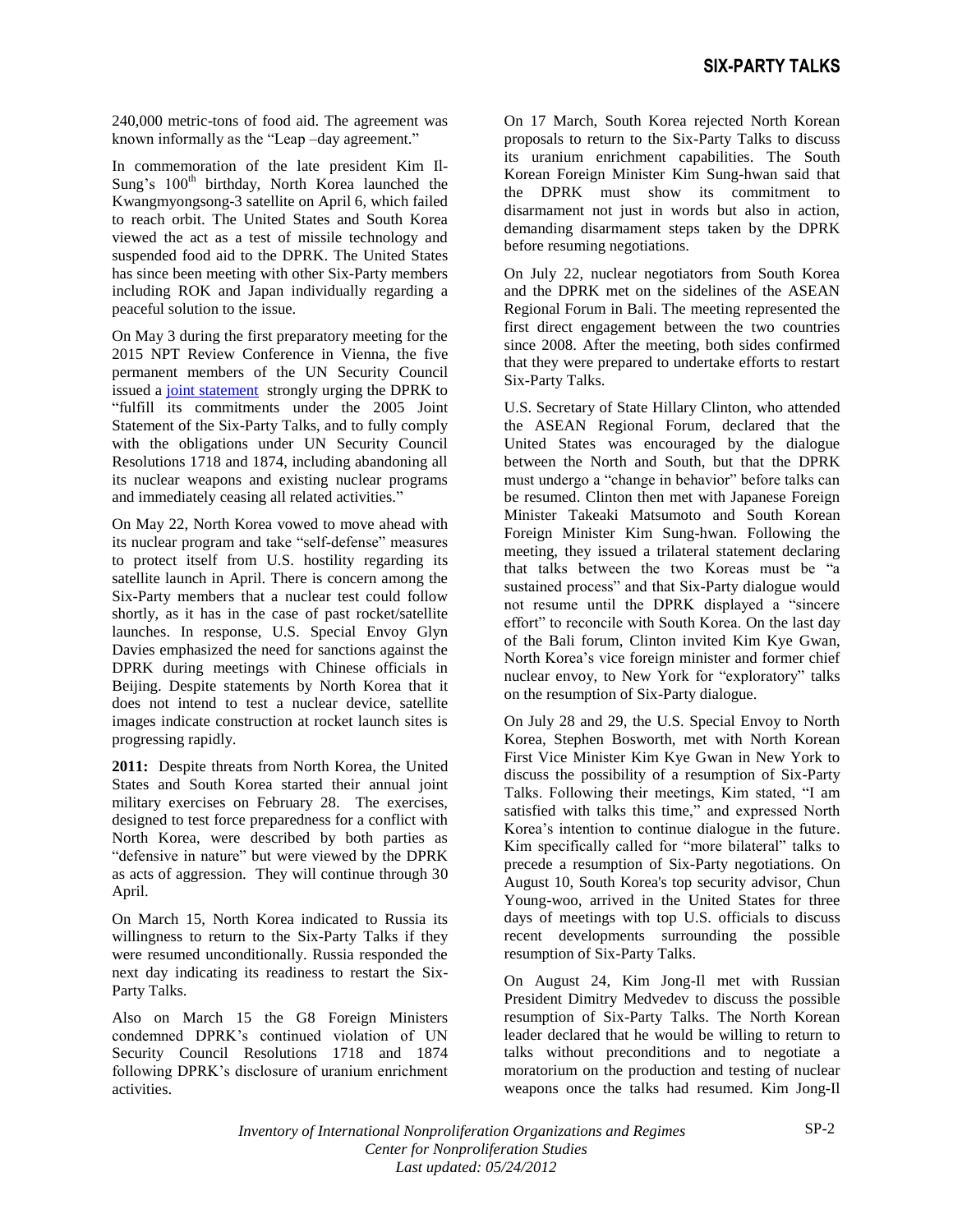and Medvedev also discussed a range of joint energy and infrastructure projects, and Russia pledged to provide the DPRK with 50,000 tons of wheat.

South Korea and the United States responded skeptically to Kim Jong-Il's statements, and both called for the DPRK to take meaningful, tangible steps toward denuclearization before Six-Party talks could resume.

On September 27, DPRK Deputy Foreign Minister Pak Kil Yon stated at the United Nations, that the DPRK was ready for an 'unconditional resumption' of Six-Party Talks. Pak Kil Yon also called for mechanisms that will make Security Council Resolutions related to peace and security (i.e. sanctions and use of force), subject to United Nations General Assembly approval.

On 19 December, North Korea announced that Kim Jong-Il died.

**2010:** On 11 January, DPRK Foreign Minister Paek Nam Sun stated that the formation of a peace treaty with the United States was a precondition for his country's return to the Six-Party Talks.

On 4 February, Kurt Campbell, U.S. Assistant Secretary of State for East Asian and Pacific Affairs responded by announcing that United States would continue to hold the DPRK's return to the Six-Party Talks as an essential precondition to discussing a peace treaty or lifting any sanctions imposed by the United Nations.

On 26 March, a South Korean warship, the Cheonan, sank after coming into contact with a torpedo, killing 46 soldiers. In May, South Korea formally accused DPRK of launching a torpedo against its warship, but North Korea denied having any involvement in the explosion. South Korean officials stated they would not resume Six-Party Talks until the Cheonan incident was resolved and an official policy response from North Korea was given.

On 22 April, Russian Foreign Minister Sergei Lavrov called for a reconvening of Six-Party Talks, after DPRK announced it would not eliminate its nuclear weapons program, but instead wanted to work with "other nuclear weapons states" in their nonproliferation efforts.

On 27 August, North Korea's Kim Jong-Il met with Chinese President Hu Jintao in an attempt by China to re-engage North Korea in Six-Party Talks. During the meeting Kim Jong-Il expressed hope for "the early resumption of the talks."

On November 8, IAEA Director General Yukiya Amano called on Six-Party countries to resume talks "at an appropriate time." However, South Korean military exercises near a disputed sea border prompted DPRK to shell South Korean Yeonpyeong Island on November 23. Artillery fire was exchanged amidst international fears of further attacks and military escalation.

On November 28, China called for emergency talks with the Six-Party nations in an attempt to ease tensions on the Korean peninsula and strengthen communication among the Six-Party members. Although China stated that emergency consultations do not mean a resumption of Six-Party Talks, the idea was negatively received by South Korea, Japan, and the United States who felt the timing was not right for talks and that DPRK needed to fulfill its disarmament obligations before Six-Party talks could resume.

In that same month, North Korea unveiled its secret 2,000 centrifuge uranium enrichment facility at the Yongbyon complex. North Korea stated that the facility would produce LEU for a light-water reactor under construction in the same complex. However, the plant can also be converted to produce HEU for nuclear weapons.

After returning from an unofficial visit to North Korea on December 20, New Mexico Governor Bill Richardson announced that DPRK agreed to allow IAEA inspectors into its enrichment facility to verify that it is not producing HEU. Both the United States and South Korea expressed skepticism about the offer, while China called on North Korea to follow through and accept an inspection.

In his annual New Years message, South Korea President Lee Myung-bak called for a revival of Six-Party Talks with North Korea in an attempt to ease tensions on the peninsula and reopen diplomatic channels.

**2009:** On April 5, 2009, the DPRK attempted to place a satellite into orbit with a 3-stage Taepodong-2 missile. The DPRK attempted unsuccessfully to launch the same missile in 2006. During the 2009 test, stage one of the missile fell into the Sea of Japan while the remaining stages along with the payload landed in the Pacific Ocean. This missile test was widely condemned by the international community and was recognized as a violation of United Nations Resolution[s 1695](http://www.un.org/News/Press/docs/2006/sc8778.doc.htm) and [1718.](http://www.un.org/sc/committees/1718/resolutions.shtml)

On 13 April, members of the United Nations Security Council unanimously adopted a presidential statement condemning the rocket launch as a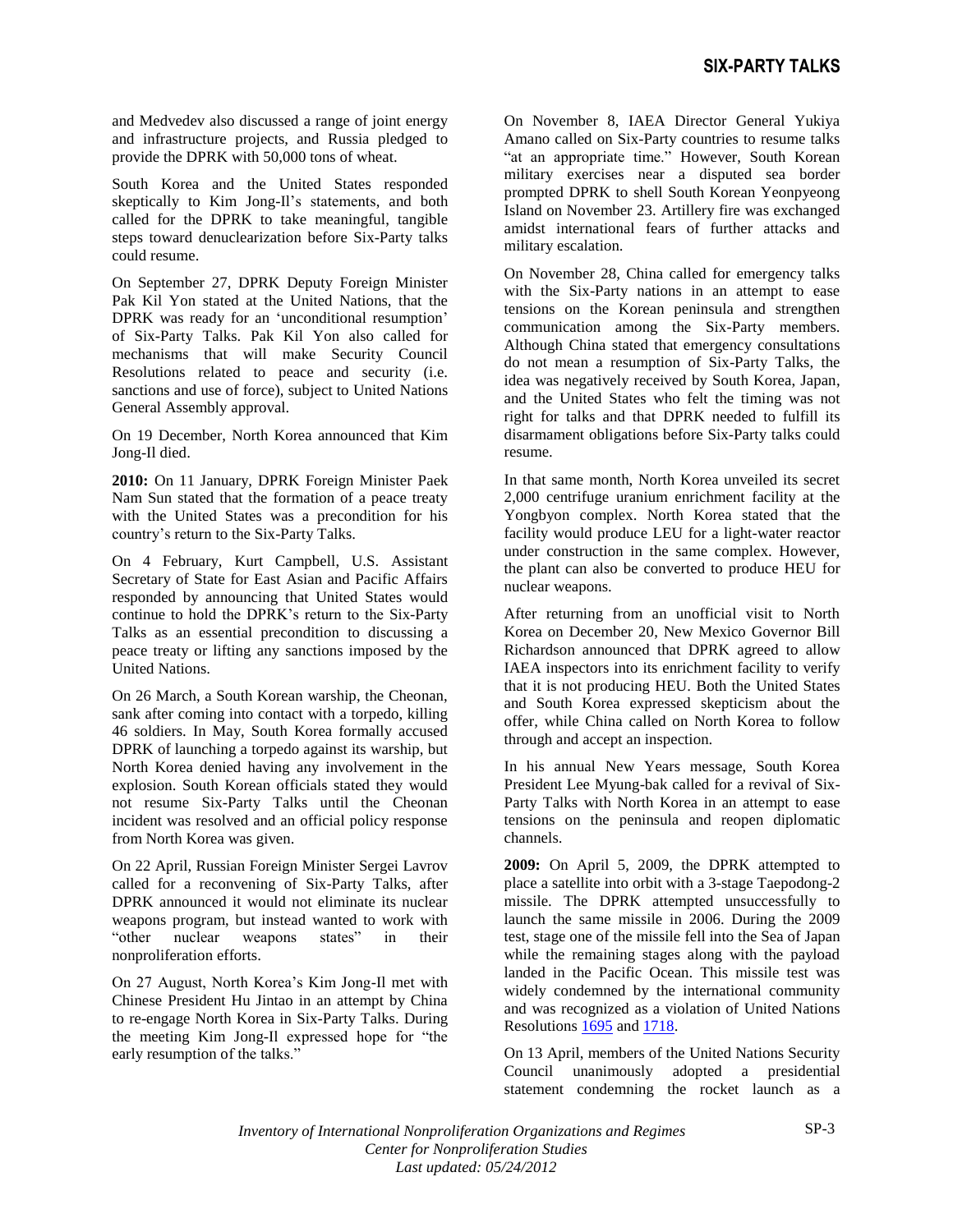violation of United Nations Security Council Resolution [1718.](http://www.un.org/sc/committees/1718/resolutions.shtml) The statement demanded that the DPRK not conduct any additional launches. It also established a committee to determine whether an adjustment of sanctions would be possible. This statement was drafted after the permanent members of the Security Council failed to agree on a new resolution that included sanctions.

In response to the Security Council statement, on April 14, the DPRK announced its withdrawal from the Six-Party Talks and its intention to restore the nuclear facilities that had been shut down under the disablement process. On the same day, the DPRK's state-run Korean Central News Agency reported: "The DPRK threatened to conduct a nuclear test and more ballistic missile tests if the United Nations Security Council does not apologize to the DPRK and withdraw its condemnation of Pyongyang's rocket launch earlier this month."

On May 25, the DPRK conducted an underground nuclear test about 70 kilometers northwest of Kimchaek, the site of the 2006 underground nuclear test. The international community, including all five permanent members of the United Nations Security Council, strongly condemned this act.

On June 12, the United Nations Security Council unanimously adopted Resolution [1874.](http://www.un.org/News/Press/docs/2009/sc9679.doc.htm) This resolution imposed further economic and commercial sanctions on the DPRK and authorized UN Member States to interdict and search DPRK vessels for prohibited cargo. The resolution also called upon the DPRK to retract its announced withdrawal from the NPT and return to the Six-Party Talks.

In September, DPRK leader Kim Jong-Il was quoted by China's Xinhua news agency as saying that he would be open to bilateral talks with the United States in order to resolve relevant issues.

In October, Chinese Prime Minister Wen Jiabao visited the DPRK and met with Kim Jong-Il. Afterwards, the Prime Minister announced that the DPRK was ready to return to the Six-Party Talks. He also made it clear that DPRK participation in the talks would be dependant on whether progress was made in the bilateral negotiations with the United States. At the time of this announcement, the South Korean news agency Yonhap reported that the DPRK had nearly completed the restoration of its main nuclear facility in Yongbyon.

In December, U.S. special representative to North Korea Stephen Bosworth met with DPRK officials in Pyongyang. The talks did not produce any concrete commitments, though Bosworth reported that he had reached a common understanding with his counterparts that the DPRK needed to reaffirm its 2005 commitment to abandon nuclear weapons in return for economic aid.

**2008:** In May 2008, the DPRK provided the United States with the documents that outlined its nuclear program. A month later they released a declaration of all nuclear activities to all members of the Six-Party Talks. The United States reported having found traces of highly enriched uranium on the documents, which was problematic since the DPRK denied having an active uranium enrichment program. The United States also felt that the DPRK documents were insufficient because they did not give an account of proliferation actions with other countries such as Libya and did not contain the exact number of nuclear weapons that the DPRK had produced.

While behind schedule, disablement of Yongbyon was reported to be nearing completion and the DPRK submitted its long-overdue nuclear declaration on June 26. The following day, in an effort to demonstrate its commitment to the denuclearization process, the DPRK destroyed the cooling tower of its 5 Mw(e) experimental reactor at Yongbyon. The Six-Party Talks resumed negotiations to map out a verification plan.

In October, the DPRK agreed to a number of verification measures, and the United States removed it from their list of State Sponsors of Terrorism.

In November, the DPRK prevented environmental samples from being taken from its main nuclear complex. These samples would have been used to verify the DPRK's account of past nuclear activities.

**2007:** On February 13, the DPRK agreed to an ["Action Plan"](http://www.fmprc.gov.cn/eng/zxxx/t297463.htm) based on the 2005 Statement of Principles. Under the deal, the DPRK would shut down its nuclear facilities at Yongbyon within 60 days in exchange for 50,000 tons of heavy-fuel aid. Separate bilateral talks with the United States and Japan would also begin in order to normalize relations. Furthermore, in accordance with the Action Plan's second phase, another 950,000 tons of heavy fuel oil would be delivered along with other humanitarian, economic, and energy aid if the DPRK disabled its nuclear weapons program entirely.

On 19 March, DPRK assets in Banco Delta Asia were released and on July 14, the IAEA confirmed the shutdown of Yongbyon nuclear facilities. In October 2007, the six parties agreed to a [Second-](http://www.ncnk.org/resources/publications/Second_Phase_Actions_Oct_07.doc/file_view)[Phase Action Plan](http://www.ncnk.org/resources/publications/Second_Phase_Actions_Oct_07.doc/file_view) which called for the DPRK to disable its key nuclear facilities at Yongbyon and

*Inventory of International Nonproliferation Organizations and Regimes Center for Nonproliferation Studies Last updated: 05/24/2012*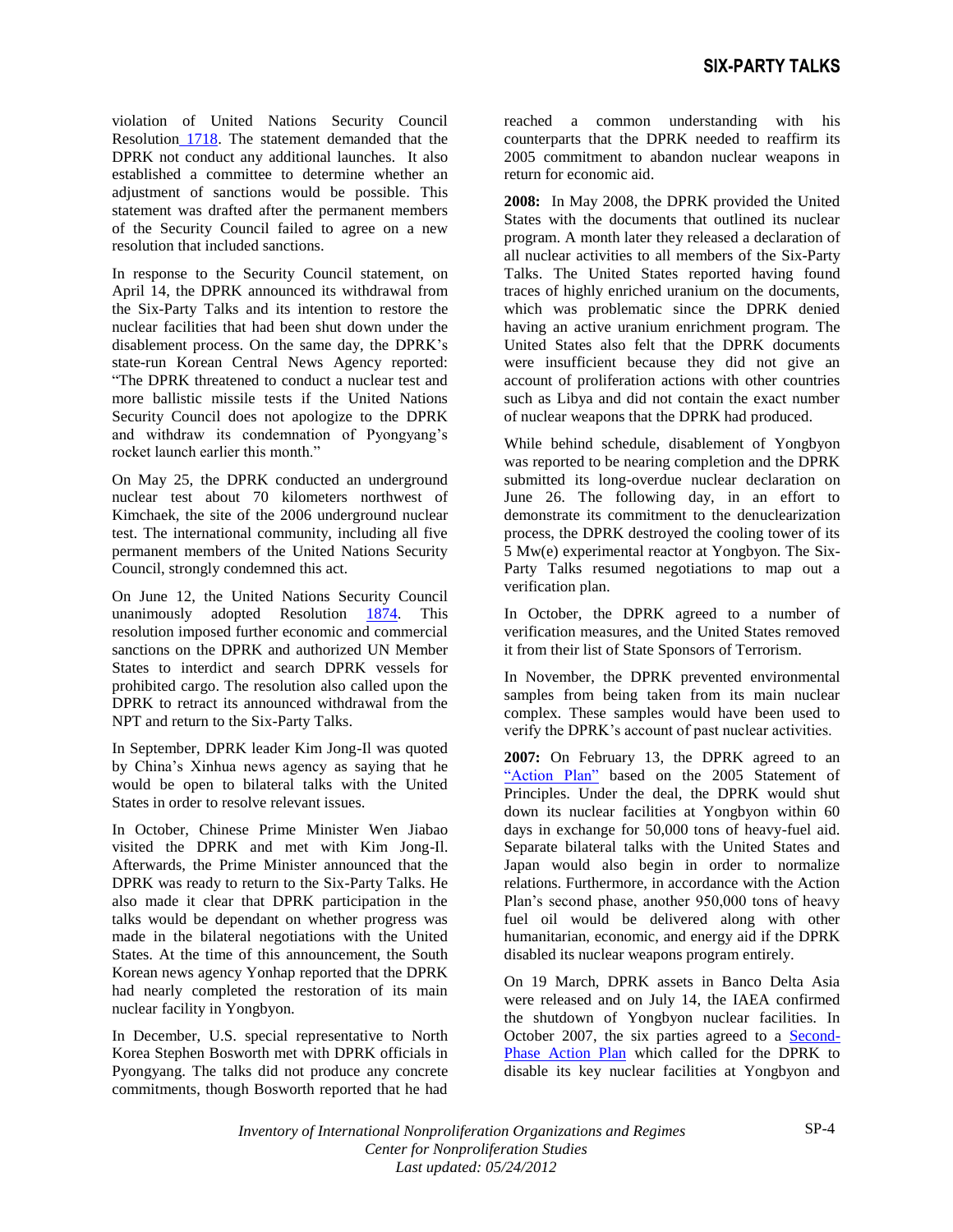furthermore to submit a full declaration of its entire nuclear program by December 31, 2007.

**2006:** As a result of failed talks, North Korea tested seven missiles including several long-range missiles in July and announced plans to test a nuclear device.

On 9 October 2006, the DPRK tested its first nuclear device at 10:35am (local time) at Mount Mant'ap near P'unggye-ri, Kilchu-kun, North Hamgyong Province. The yield from the test appeared to be less than 1 kiloton; the DPRK reportedly was expecting at least a 4 kiloton yield, possibly indicating that the nuclear program still had a number of technical hurdles to overcome before it could deploy a usable warhead. In reaction to the test, the UN Security Council passed [Resolution 1718](http://www.un.org/sc/committees/1718/resolutions.shtml) placing sanctions on the DPRK.

With Beijing's behind the scenes negotiations, the DPRK returned to the Six-Party Talks in from November (phase 1) and December 2006 (phase 2) in which the parties reaffirm the September 19, 2005 Joint Statement. The talks would continue into a third phase in 2007.

**2005:** On 10 February, the DPRK announced that it had manufactured nuclear weapons and was suspending talks for an indefinite period.

In April, the ROK claimed the North has shut down its reactor to extract fissile material for nuclear weapons. On May 1, the DPRK partook in another missile test.

A fourth round of Six-Party Talks took place in two phases: from July 27 to August 7 and from September 13 to 19. The first phase of the Fourth Round of Six-Party Talks was largely unsuccessful in that no agreements could be made, thus they were recessed until September's second phase.

On 19 September, the DPRK's delegation to the Six-Party Talks signed a ["Statement of Principles"](http://www.ncnk.org/resources/publications/September_19_2005_Joint_Statement.doc/file_view) whereby Pyongyang agreed to abandon all nuclear programs and return to the NPT and restore IAEA safeguards in exchange for a U.S.-provided lightwater reactor. Implementation was delayed because the DPRK and the United States had desired that the other side fulfill its obligations under the agreement first.

Despite the "Statement of Principles," the Six-Party Talks process was put on hold for over a year. A key issue holding back the talks was a disagreement over financial sanctions placed by the United States on businesses working with the DPRK. In September 2005, Washington froze the assets of Macao-based Banco Delta Asia. The reasons for this action was controversial, with the United States claiming that the bank was involved in money laundering unrelated to the nuclear issue, while experts claimed it was to gain negotiating leverage over the DPRK nuclear weapons program. As a result, North Korea refused to return to talks and sought to resume building its own nuclear reactor in light of U.S. refusal to implement the Agreed Framework.

**2004:** In January, U.S. nuclear scientist Dr. Siegfried Hecker was allowed unofficial access to the Yongbyon nuclear facilities. Although he did not find enought evidence to prove they had a weapons program, he did discern they "most likely" have the ability to produce plutonium.

The Second Round [of Six-Party Talks](http://www.ncnk.org/resources/publications/ChairmanStatement_2ndRound_Sixparty.doc/file_view) resumed from February 25-28. While mostly inconclusive, the participants did express their commitment to a nuclear-weapon-free Korean Peninsula and their willingness to coexist peacefully. All parties agreed to coordinate steps to address the nuclear and related concerns and to hold a third round of talks.

The [Third Round of Six-Party Talks](http://www.ncnk.org/resources/publications/ChairmanStatement_3rdRound_SixParty.doc/file_view) took place June 23-26 in Beijing where parties stressed the need for "words for words" and "actions for actions" and reaffirmed their commitments to the denuclearization of the Korean Peninsula. They agreed, in principle, to a fourth round of talks to be held in September 2004.

**2003:** On 10 January, DPRK announced its withdrawal from NPT

On 5 February, North Korean officials declared they had reactivated the Yongbyon nuclear reactor to produce electricity "at the present stage." Despite the DPRK's reassurances of the peaceful nature of program, the IAEA referred the case to the UN Security Council on February 12.

On February 17, the U.S. and the ROK announce they will hold joint military exercises in March, which the DPRK responds to with a missile launch on February 24 and a second on March 10.

On April 12, North Korean officials indicated interest in returning to multilateral talks. China hosts trilateral talks between the U.S. and DPRK in Beijing at the end of April.

No agreement was made between the parties during the first round of Six-Party Talks held from August 27-29, but all participants expressed a willingness to continue talks at a future date.

**2002:** On January 29 during his State of the Union address, U.S. President George W. Bush referred to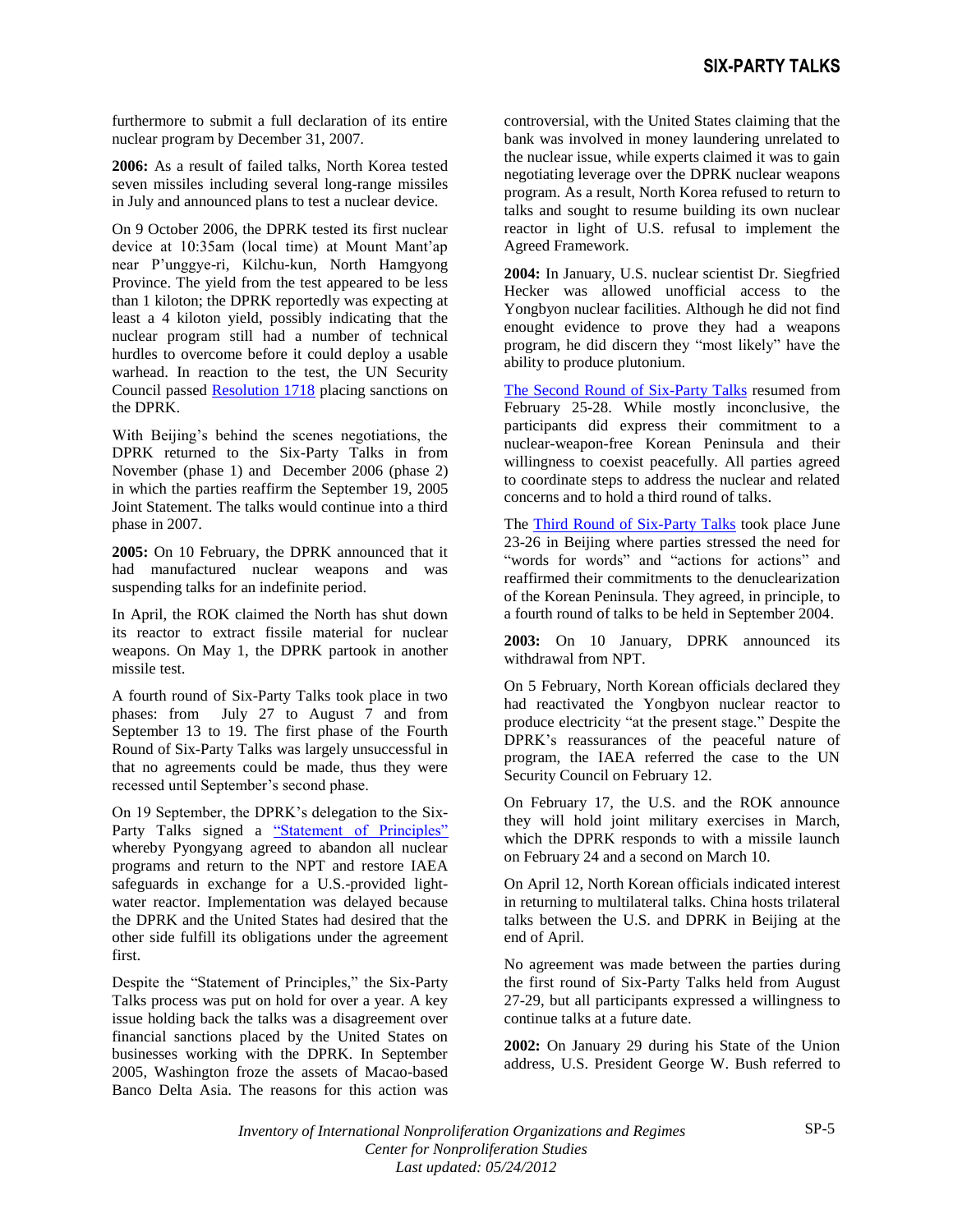North Korea as a member of the "axis of evil" due to their suspected nuclear weapons program.

Through April, U.S. and South Korean officials attended several meetings to discuss the possible resumption of U.S. negotiations with North Korea to reinvigorate the 1994 Agreed Framework. South Korean presidential aide Lim Dong Won met with North Korean officials, including leader Kim Jong-Il, who agreed to receive U.S. diplomat Jack Pritchard to discuss restarting U.S.-North Korean negotiations on the Agreed Framework. At issue were the IAEA inspections of North Korea's nuclear facilities, called for in the 1994 agreement when a "significant portion" of the new reactors was completed. U.S. officials said the inspections could take three to four years to conduct, making their early commencement necessary to avoid interruption or delay in U.S. aid for building the two LWRs intended to supply electricity to North Korea. North Korean officials, however, were reluctant to allow the inspections in the wake of U.S. President Bush's January "axis of evil" speech, and due to concerns that the United States would renege on its pledge to help the country complete the LWRs.

During a visit to the DPRK from October 3-5, U.S. Assistant Secretary James A. Kelly and his delegation advised the North Koreans that the United States had recently acquired information indicating that North Korea had a program to enrich uranium for nuclear weapons in violation of the Agreed Framework and other agreements. On October 16, U.S. officials claimed that North Korea acknowledged they had such a program; however, there is still much conflict over the interpretation of North Korean statements if they really "admitted" possession or asserted their "right" to possession. The following day, Kim Jong-Il stated he would allow inspections of decommissioned nuclear facilities.

On November 14, U.S. President George W. Bush declared that November oil shipments to North Korea would be the last if the North did not agree to put a halt to its weapons programs.

On December 12, the DPRK threatened to reactivate nuclear facilities for energy generation as a consequence of the Americans' decision to halt oil shipments Finally, North Korea expelled IAEA inspectors and stated plans to reopen its reprocessing facilities.

**2001:** On February 22, North Korea threatened to abandon its participation in the Agreed Framework if the Bush administration followed a "different" North Korea policy from that of the Clinton administration.

North Korea also accused the United States of not sincerely implementing the Agreed Framework and emphasized that, should the United States continue to delay implementation, it would not be bound to the agreement any longer. The United States stated in response that it was willing to continue dialogue with the DPRK on security issues and that it would honor the Agreed Framework.

On 6 March, U.S. Secretary of State Colin Powell announced that the United States planned to engage with North Korea and pick up where President Clinton had left off. The administration noted some "promising elements" that had been left on the table. President Bush further noted that he was looking forward, at some point in the future, to having a dialogue with the DPRK. However, such dialogue would require complete verification of the terms of a potential agreement. The DPRK called the new U.S. policy hostile.

On 6 June, the United States announced its determination to resume "serious discussions" on a "broad agenda" with the DPRK, i.e., comprehensive negotiations, including "improved implementation of the Agreed Framework, verifiable missile ban and North Korean conventional forces on the peninsula." Some experts interpreted the new comprehensive approach as linkage between progress on nuclear issues with missile, and conventional issues in dealing with North Korea. The DPRK refused to resume talks with the United States on such a comprehensive basis, accusing the Bush administration of committing to a policy of isolation and suppression of North Korea. The DPRK stated that instead of holding comprehensive discussions, bilateral talks should focus on compensating the DPRK for the loss of electricity due to delays in the construction of the Light Water Reactor (LWR) under the Agreed Framework and warned that the accord was in danger of collapse. The Bush administration stated that it was committed to the Agreed Framework; however, construction of the LWR, required by the accord, had not yet begun.

However, on 7 June, President Bush announced that his administration would not immediately resume negotiations with the DPRK, he expressed concerns about the ability to verify any agreement with a closed society like North Korea. U.S. officials stated that the administration was conducting a comprehensive review of U.S. policy towards the DPRK.

US Congressional Republican leaders urged the administration to reconsider the terms of the Agreed Framework by abandoning the LWR project in favor